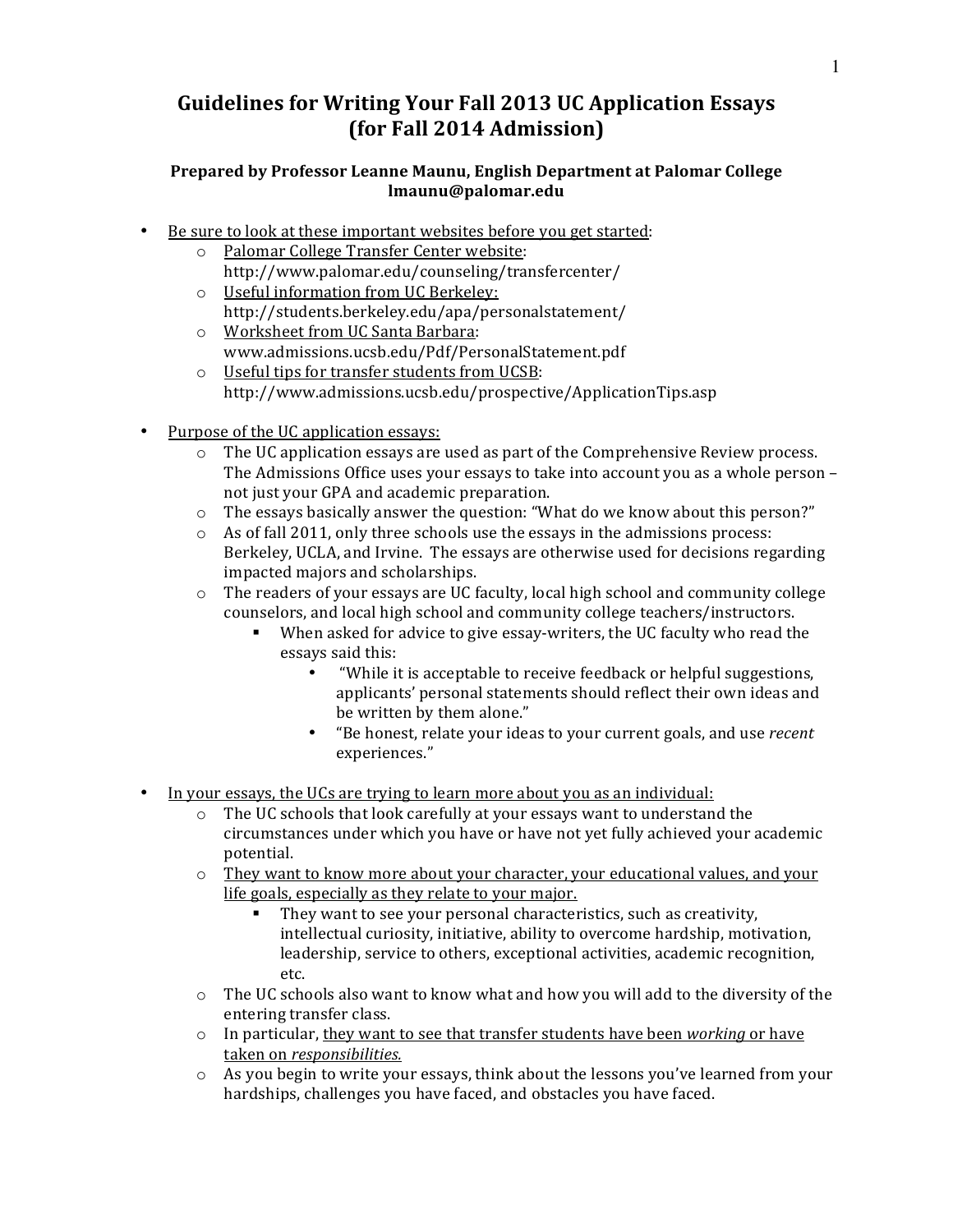- Important general strategies:
	- $\circ$  Before you begin writing, remember your audience  $-$  an admissions reader who does not know about you and your background.
		- Thinking of this will help you try to answer and address any questions a reader might have about your background and qualifications.
	- $\circ$  As you write, *try to paint a picture* of your unique qualities. Focus the unique qualities and experiences that make you stand out from the next student. These qualities are what you want to emphasize in your essays.
		- Don't just *list/tell* us about your characteristics; rather, *show* them!
		- *Showing vs. telling*
	- $\circ$  Do your application and personal statement together portray who you are, or do they leave unanswered questions?
- Pre-Writing/Brainstorming/Planning Your Essays
	- $\circ$  If you're having a hard time coming up with information about yourself, try doing some brainstorming (use a worksheet designed for this purpose) or ask your closest family members and friends for their outside perspective.
		- How do they view you? What do they think your greatest strengths or most unique experiences are?
	- $\circ$  As you plan your essays, think of *vivid, memorable examples* that you can use.
	- $\circ$  When doing your rough draft, try some freewriting/vomit on the page to get your ideas out of your head and flowing onto the page.
		- The idea is to *vomit on the page, and then clean it up afterwards.*
- Background on writing the two essays:
	- $\circ$  The UC application package consists of the application itself, along with the two essays that you have to write.
	- o Read the Personal Statement instructions thoroughly before writing your essay, and make sure you understand what is being asked of you. (See below for the actual questions.)
	- $\circ$  As a piece of advice, write your essays in a word processing program first, save them in a plain text format, then  $cut/$  paste into the essay area when your essays are in their final drafts.
		- When you paste your essay into the Application, you can click "view word count" to track the size of each essay.
		- Your application will time out after 40 minutes of inactivity, and the page you're working on will not be saved, which is why it's a good idea to write them in a word processing program first.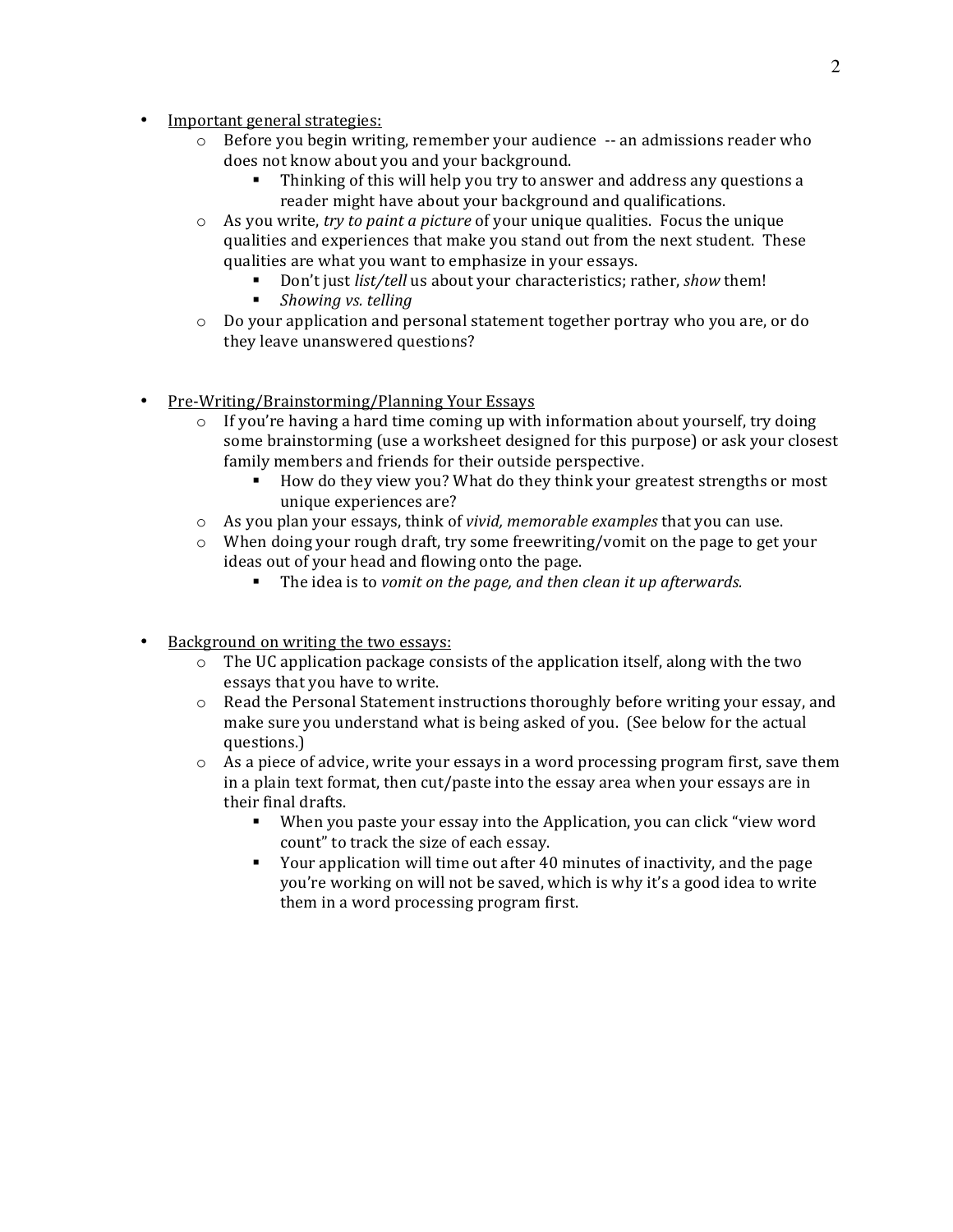- You have 1,000 words total to use for the two essays:
	- $\circ$  You CANNOT go over the 1,000-word count, even if it is just by one word. If you go over, the computer program will not let you enter any more characters/words and it will give you an error message.
	- $\circ$  It is your decision on how you want to divide up the word count, but keep in mind the following points:
		- Your most compelling answer should be at least 600 words. (The UCs recommend that this be about 6 paragraphs long, but this seems rather long to me, so I would suggest keeping your longer essay to about 4-5 paragraphs. Your longer essay should have a introduction paragraph and thesis statement, analytical topic sentences, good examples, and a conclusion.
		- Your shorter response should be at least 250 words. The UCs recommend that this shorter response should be only 1-2 paragraphs long.
	- $\circ$  Even though you'll be writing about yourself, you need to try to step back and look at your experiences from the outside – ask yourself  $why$ ?
		- As a first step, look at your application from an outsider's perspective and write down as many questions as you can think of about yourself.
		- Be sure to look carefully at those areas that may seem too familiar to you; to an outside reader, they could provide interesting, unique information.
		- Ask yourself these questions: *What kind of image of myself do I want to present? What areas of my life seem weakest? Strongest? Most unique?*
		- Again, if you're having trouble with this, ask your closest friends and family members to describe what they think are your most unique qualities and experiences.
	- $\circ$  Remember that each response should only focus on *one topic*. Don't try to squeeze two or more topics into one essay.
	- $\circ$  Only use standard American English characters (the numbers 0 through 9 and the letters A through Z) and symbols  $\left($ !  $\omega$  #  $\frac{6}{3}$   $\frac{6}{3}$   $\frac{8}{3}$   $\left($   $\frac{1}{2}$  + - =  $\left[$   $\frac{1}{2}$   $\right]$   $\frac{1}{2}$   $\cdots$  ;  $\frac{1}{2}$   $\cdots$  ,  $\frac{1}{2}$   $\cdots$ ) found on a standard English keyboard. No accented characters or foreign language characters are allowed.
- Ouestion 1: What is your intended major? Discuss how your interest in the field developed and describe any experience you have had in the field  $-$  such as volunteer work,  $internships$  and employment, participation in student organizations and activities — and what you have gained from your involvement.
	- o The most important parts of this question are: *What have you gained from your involvement?* What motivated you to choose this major? What is your dedication to *learning about it?*
	- $\circ$  Some questions to help you brainstorm topics for this essay question include:
		- What experiences have you had that have led you to your choice of major?
		- What have you done that has led you closer to your goal?
		- What opportunities have been available to you? Why have you chosen to do what you have done? How have you grown as a result of these opportunities?
		- What choices have you made and what have you gained from those choices?
	- $\circ$  If you have participated in any projects or activities or clubs that are related to your major (such as The Pre-Med Club, English Majors Group, EOPS or TRIO) or if you have participated in any projects and activities related to your major (such as lab experiences, internships, special opportunities to do field work or experiments,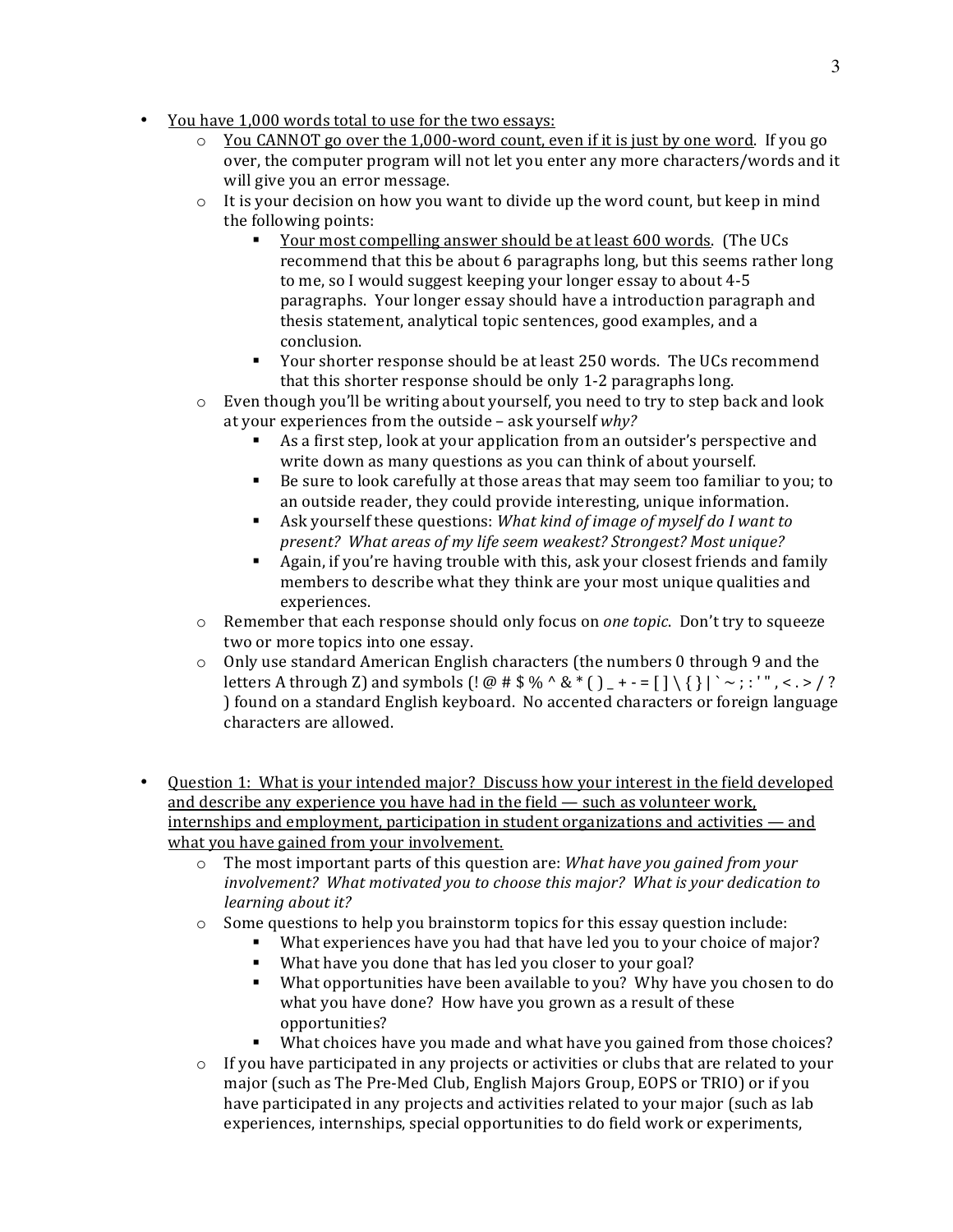etc.), then definitely discuss those experiences in detail! This is especially important to do if you don't have any work or volunteer experience.

- Question 2: Tell us about a personal quality, talent, accomplishment, contribution or experience that is important to you. What about this quality or accomplishment makes you proud and how does it relate to the person you are?
	- $\circ$  Some questions to help you brainstorm topics for this essay question include:
		- What talent, experience, contribution, or personal quality best expresses your character?
		- How does it define your ability to contribute to the campus community?
		- What challenges and hardships have you faced? What have you learned from those challenges?
	- $\circ$  Here are some examples of what you can discuss here:
		- Older students might mention the significance of your life experiences relative to your educational goals.
		- Military vets may talk about military service.
		- First-generation college students can discuss how being at Palomar has shaped you.
		- If you are working to pay for all or part of your education, you can discuss that, too.
		- You can also discuss how you overcame problems related to grades or gaps (missing time periods) in your education. For instance, if you took a few years or semester off, admission readers will wonder why that was, so you should try to address that issue.
- Question 3: (New) Describe anything else that you have not had the opportunity to include elsewhere in your application.
	- $\circ$  This is an optional third question that you do not have to answer.
	- $\circ$  You can use this Additional Comments box for clarification of any unclear points or for expansion on important details.
	- $\circ$  For instance, you can use this section to discuss additional names, Visa issues, additional IB exams, etc.
	- $\circ$  However, do *not* use this space to respond to the previous personal statement questions; this space is only here to help you clarify any parts of your application that might be unclear.
	- $\circ$  There is a 500-word limit for this section.
- For military veterans:
	- $\circ$  The University of California gives priority consideration to **qualified** veterans who apply for admission
	- $\circ$  applicants are encouraged to use the personal statement to:
		- (1) describe how military service has been instrumental in developing their educational plans
		- $\blacksquare$  (2) indicate if s/he is entitled to educational benefits as a result of military service or the service-connected death or disability of a parent or spouse, or
		- (3) indicate if applicant is affiliated with the military such as, but not limited to, the spouse or dependent of someone who is on active duty or a current participant in an ROTC-type program.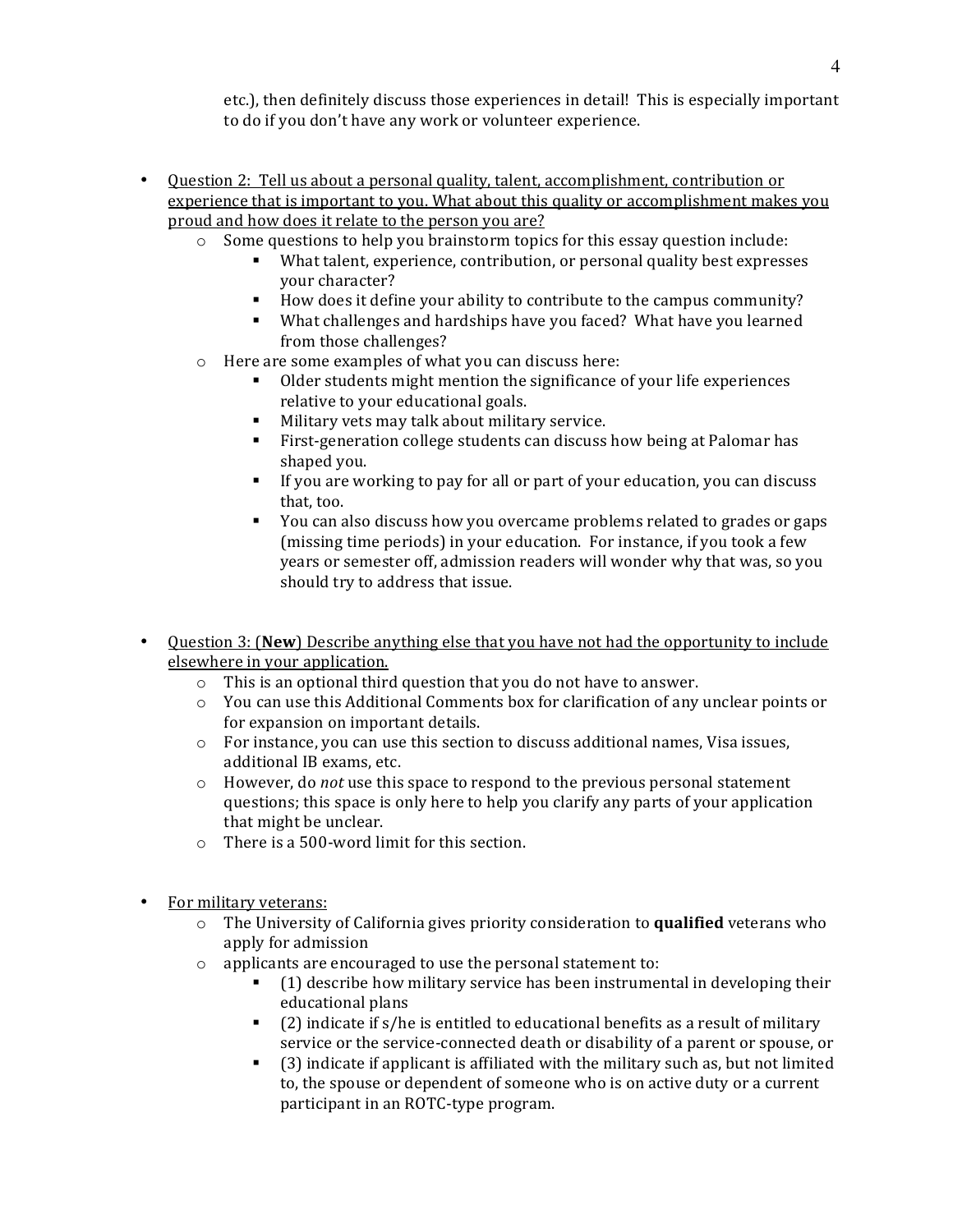- Allow time to take your essays through the writing process
	- $\circ$  UC Santa Barbara has a really useful worksheet that walks you through the writing process: www.admissions.ucsb.edu/Pdf/PersonalStatement.pdf
	- $\circ$  Be sure to take vour essays through the steps of writing:
		- 1. Do some pre-writing (brainstorming, clustering, or freewriting) to get ideas about what to write about.
			- When you are finished, go back and look for the most compelling information you came up with in your answers. If you have a hard time choosing what is most compelling or interesting, ask other people for feedback
			- 2. Write a rough draft for each response.

3. Get feedback on your rough draft; in addition to the workshops that the Transfer Center is offering, you can also bring your essays to the English Department Writing Center to get feedback and help.

4. Produce the final draft, and be sure to run spell check and grammar check one last time.

- Make the structure of each body paragraph clear for your readers
	- $\circ$  Think of each body paragraph you write as a sandwich:
		- Vour topic sentence and your "mini"-conclusion are your layers of bread.
		- Your supporting details are the filling.

topic sentence supporting details "mini" conclusion sentence

- $\circ$  Start each body paragraph with a topic sentence that states the main idea or main point of that paragraph and that also makes a claim – *what does this mean?*
- $\circ$  Fill each body paragraph with vivid, interesting details and examples. You want your examples and details to be *memorable* – they should stand out in your readers' minds.
- $\circ$  Your extended answer (600 words) should have an introduction paragraph that sets up your essay and also a clear, analytical thesis that sets up *why this matters.*
- Sample thesis for Prompt 1 as the extended essay:
	- $\circ$  Although my school does not offer Advanced Placement Spanish, I wanted to master Spanish so that I could enrich my understanding of the literature of Latin America and prepare for my eventual career goal of becoming a diplomat. I prepared on my own for the Advanced Placement Spanish exam, and as a result have become a more disciplined and engaged student in all of my classes.
- Sample thesis for Prompt 2 as the extended essay:
	- $\circ$  Although I do not plan to major in veterinary science, my experiences raising and caring for animals have helped me understand how important animals are to human well-being. Because I have seen the result of human disregard for other forms of life, I am better able to appreciate the importance of ethical treatment for all. As a result,